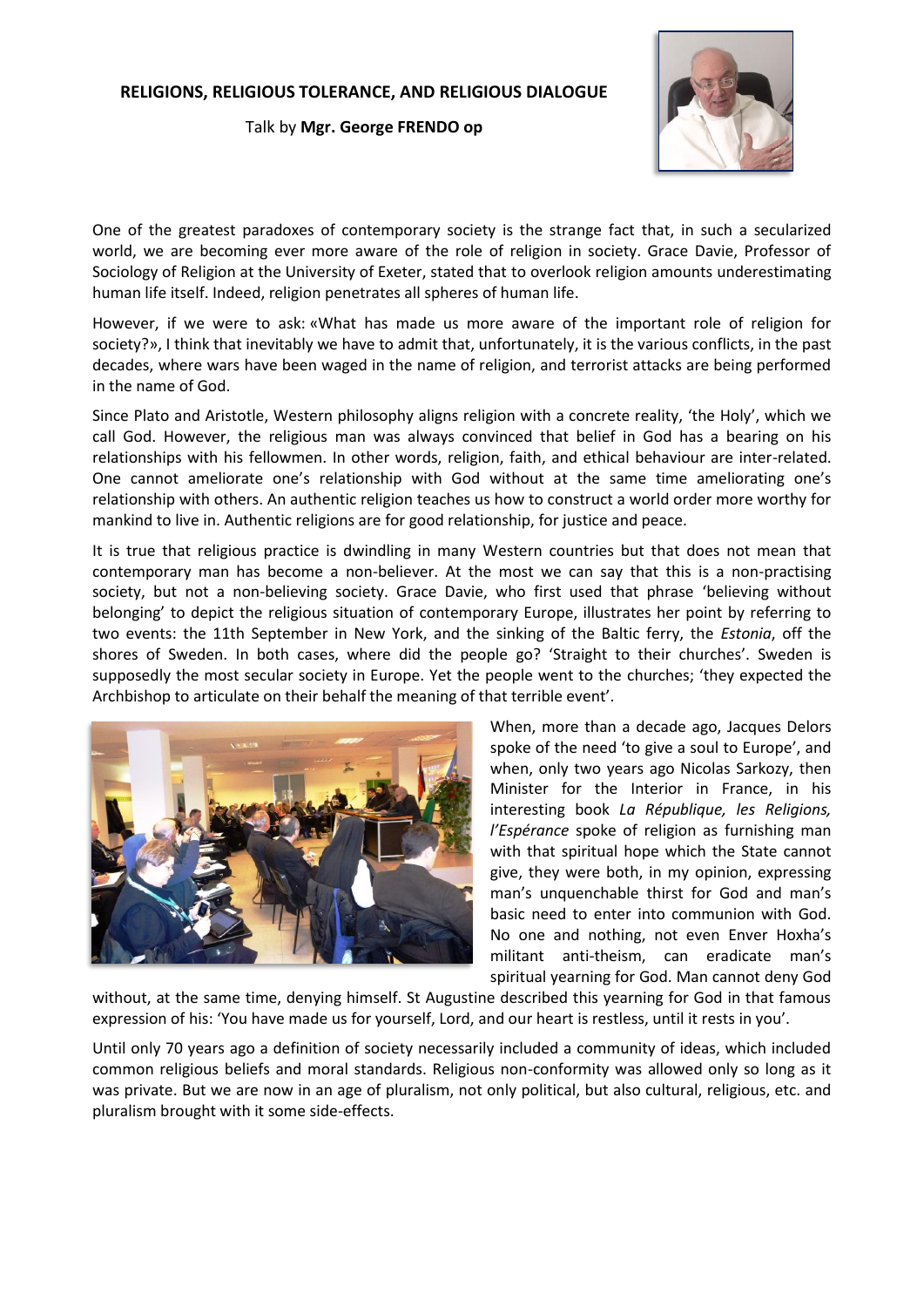First, pluralism tends to relativise moral principles and the very concept of religion itself. This eventually leads to a neutral attitude in the face of values. Secondly, pluralism has given rise to new forms of conflicts and intolerance. Jonathan Sacks, the Chief Rabbi of the Hebrew communities of the British Commonwealth, in his book *The Persistence of Faith*, makes this observation: 'Pluralism leads us to expect a growth of tolerance, while in fact it lays the ground for new forms of intolerance. By dismantling and privatising the concept of a common good, it means that no one position is forced to come to terms with the reality of any other. It is no accident that as pluralism has gained ground, there has been a sharp increase in racial tension and anti-semitism'.

Can religions be sources of conflicts and intolerance? The ex-Archbishop of Canterbury Dr George Carey affirmed that religion 'is often a potent binding agent for societies and cultures, part of their fundamental sense of self. And in situations where conflicts arise between communities so defined, politicians and others will often use religion as a way of justifying and even sharpening the conflict'. And in our own times we have witnessed the truth of this statement. Just think of the conflicts in the Balkans, where religion has been instrumentalised by politicians who have given a religious physiognomy to the wars they were waging, as if these were conflicts between Muslims and Orthodox Christians.

Prince El Hassan bin Talal was certainly right when he affirmed, in the general assembly of the World Conference on Religion and Peace held in Amman, Jordan, in November 1999 : 'What are described as 'religious conflicts' usually have little to do with religion and even less to do with religious doctrine'. And in a similar vein Bodo Hombach, in an address given in Budapest just one year after the conflict in Kosovo, at the time when he was Special Coordinator of the Stability Pact for South Eastern Europe, made this bold statement: 'Peace and reconciliation are key religious themes of our times. But we should be conscious that very recently, and not at all far from here, cynical and greedy people instrumentalised religion to help fan the flames of conflict to achieve their brutal – usually in some form, economic – ends'.

Religions are expressions of belief in and communion with God, Creator of all mankind. And this lays the basis for true brotherhood and genuine peace. If in certain circumstances it would seem that this is not true, then there is a misconception or instrumentalization of religion and of God Himself. No war can ever be waged in the name of God.

Albania has always boasted of its tradition of peaceful inter-religious coexistence, and rightly so. Prior to his visit to Albania in 1993, Pope John Paul II said: 'I earnestly desire that this visit will serve to strengthen the traditional bonds of fraternal cohabitation which have characterised the relations among the different religions in your country.' And the former President of the Republic, Alfred Moisiu, in his address to Albanian Ambassadors serving in different countries, in August 2002 made this comment: 'We cannot ignore the existence of different religions in our country, rather we appreciate their role for the creation of an atmosphere of tolerance in our society. Albania can boast of the harmonious co-existence among religious communities. A fundamental characteristic of Albanian civilization is its religious tolerance, and this leaves no room for fundamentalists of any religion whatsoever.'

What is the reason for this tradition of peaceful inter-religious cohabitation in Albania. Quite often Albanians themselves answer this question by referring to a renowned Albanian author, Pashko Vasa, who said that the religion of the Albanians is 'Albanianism' : religion, they say, is secondary to Albanians, so long as there is their *national* identity that unites them. Personally I do not agree with such a statement. In my opinion, Albania can boast of its peaceful inter-religious cohabitation because in its political history there has been no local politician who made use of religion for political aims.

But tolerance is the bare minimum required for a peaceful coexistence. I'm ok, you're ok ; I mind my own business, and you mind yours. But religion demands more than that. It is not enough just to have a drink together with the Orthodox, Muslims, and Bektashians on the occasion of Easter or Bajram.

I here refer to a Russian Orthodox theologian, Olivier Clément, who coined the phrase *prophetic partnership*. In other words, we must make a common effort to discover the common prophetic role of our religions. And here we need to stress the importance of an inter-religious dialogue. And by 'dialogue' I do not mean a road to relativism, ideological or doctrinal compromise, or syncretism, nor just finding a way towards a passive acceptance of our 'being different', a *modus vivendi*, nor even just a peaceful coexistence. As Joseph Ellul has duly observed: the role of inter-religious dialogue 'is not that of suppressing differences, but at looking at them as a means for creating mutual understanding, respect and enrichment. It implies maintaining one's religious identity while respecting that of the other, it demands